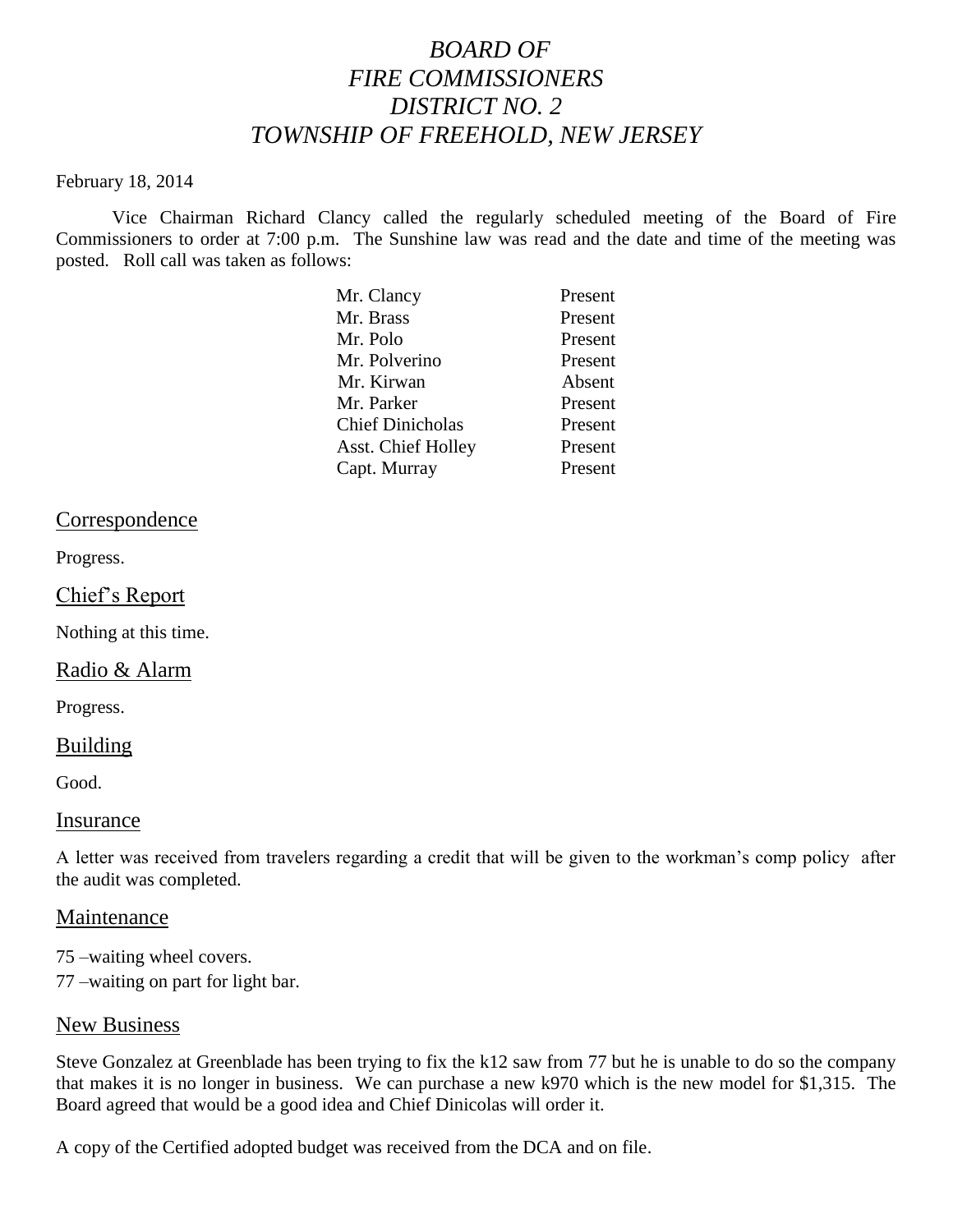## Old Business

Mr. Brass wanted to commend President Berman for a job well done in getting the door fixed.

## Treasurer's Report

### Freehold Savings Bank

| Checking            | 429.35         |
|---------------------|----------------|
| <b>Money Market</b> | 729,212.30     |
| CD                  | 1,332,116.54   |
| Total assets:       | \$2,061,758.19 |

A check was received in the amount of \$1,235 from Travelers and was deposited on 2/18/14. Mr. Polo will Transfer \$306,499 from the CD Account this Thursday 2/20/13 to the checking account for the first payment on the new truck.

## February Bills

| 9028               | <b>JCP &amp; L</b>              | 408.53       |
|--------------------|---------------------------------|--------------|
| 9029               | <b>Staples</b>                  | 312.00       |
| 9030               | <b>Verizon Wireless</b>         | 712.60       |
| 9031               | <b>NJ Natural Gas</b>           | 1,587.84     |
| 9032               | Verizon                         | 473.55       |
| 9033               | Cablevision                     | 259.10       |
| 9034               | <b>Roy Press Printers</b>       | 443.50       |
| 9035               | Fire & Safety                   | 861.66       |
| 9036               | <b>VOIDED</b>                   |              |
| 9037               | Cooper Electric                 | 200.20       |
| 9038               | American Uniform & Supply       | 301.46       |
| 9039               | Emer. Equip. Sales              | 33.63        |
| 9040               | NJ Door Works                   | 1,140.00     |
| 9041               | NJ Fire & Equip                 | 1,822.08     |
| 9042               | All Hands                       | 212.70       |
| 9043               | Baco's Gourmet Pizza            | 414.51       |
| 9044               | Cty of Monmouth                 | 1,028.63     |
| 9045               | <b>Norkus Enterprises</b>       | 310.04       |
| 9046               | <b>Clayton Block</b>            | 165.00       |
| 9047               | PL Custom Body                  | 306,449.00   |
| 9048               | Romeo's Pizza & More            | 513.00       |
| 9049               | Jim Taylor                      | 18.11        |
| 9050               | <b>Dunkin Donuts</b>            | 31.96        |
| 9051               | Sorrentos Subs                  | 31.25        |
| 9052               | Evan Berman                     | 190.00       |
| 9053               | E. Freehold Fire Co.            | 430.07       |
| 9054               | Buchanan Ingersol & Rooney PC   | 1,380.18     |
| 9055               | NetLink                         | 875.00       |
| 9056               | <b>Roux Associates</b>          | 2,155.60     |
| 9057               | <b>Access Health</b>            | 14,235.00    |
| 9058               | Michael Murray                  | 196.11       |
| 9059               | NJ Door Works                   | 868.75       |
| 9060               | Lisa-Marie Clark                | 270.37       |
| 9061               | Sonneblick, Parker & Selvers PC | 2,400.00     |
| <b>Total Bills</b> |                                 | \$340,731.43 |